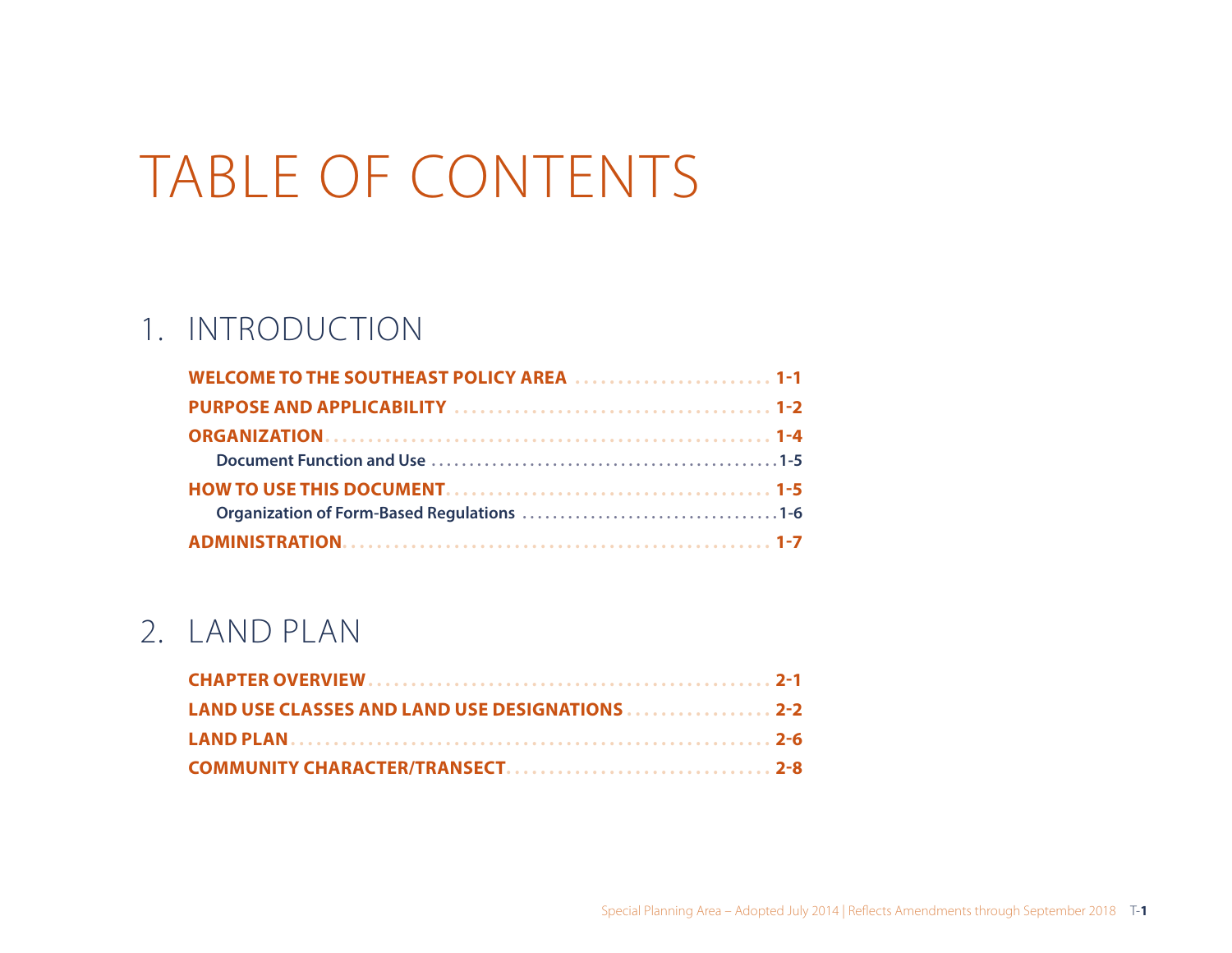## 3. ALLOWED USES

# 4. PHYSICAL FORM

| E. Vertical Mixed Use, Residential over Commercial 4-36 |  |
|---------------------------------------------------------|--|
|                                                         |  |
| G. Executive Lot, Single-Family Residential 4-40        |  |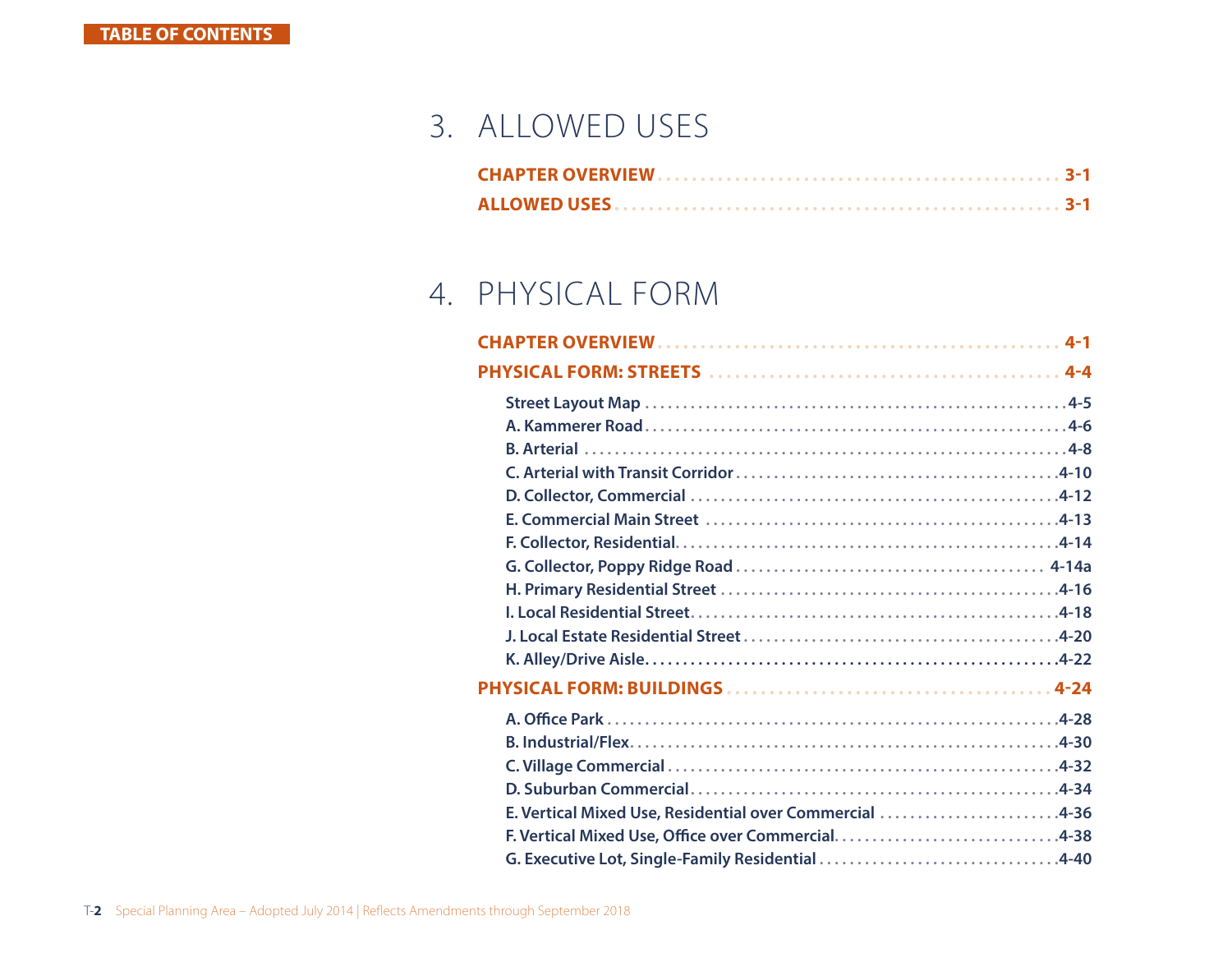| H. Standard Lot, Single-Family Residential, Rear-Loaded4-42   |  |
|---------------------------------------------------------------|--|
| I. Standard Lot, Single-Family Residential, Front-Loaded 4-43 |  |
| J. Standard Lot, Single-Family Residential, Front-Loaded,     |  |
|                                                               |  |
| K. Small-Lot Detached Housing, Rear-Loaded 4-45               |  |
| L. Small-Lot Detached Housing, Front-Loaded4-46               |  |
| M. Small-Lot Detached Housing, Zero-Lot-Line 4-47             |  |
|                                                               |  |
|                                                               |  |
|                                                               |  |
|                                                               |  |
|                                                               |  |
|                                                               |  |
| T. Garden-Style Condominiums/Apartments 4-60                  |  |
|                                                               |  |
|                                                               |  |
|                                                               |  |
|                                                               |  |
|                                                               |  |
|                                                               |  |
|                                                               |  |
|                                                               |  |
|                                                               |  |
|                                                               |  |
|                                                               |  |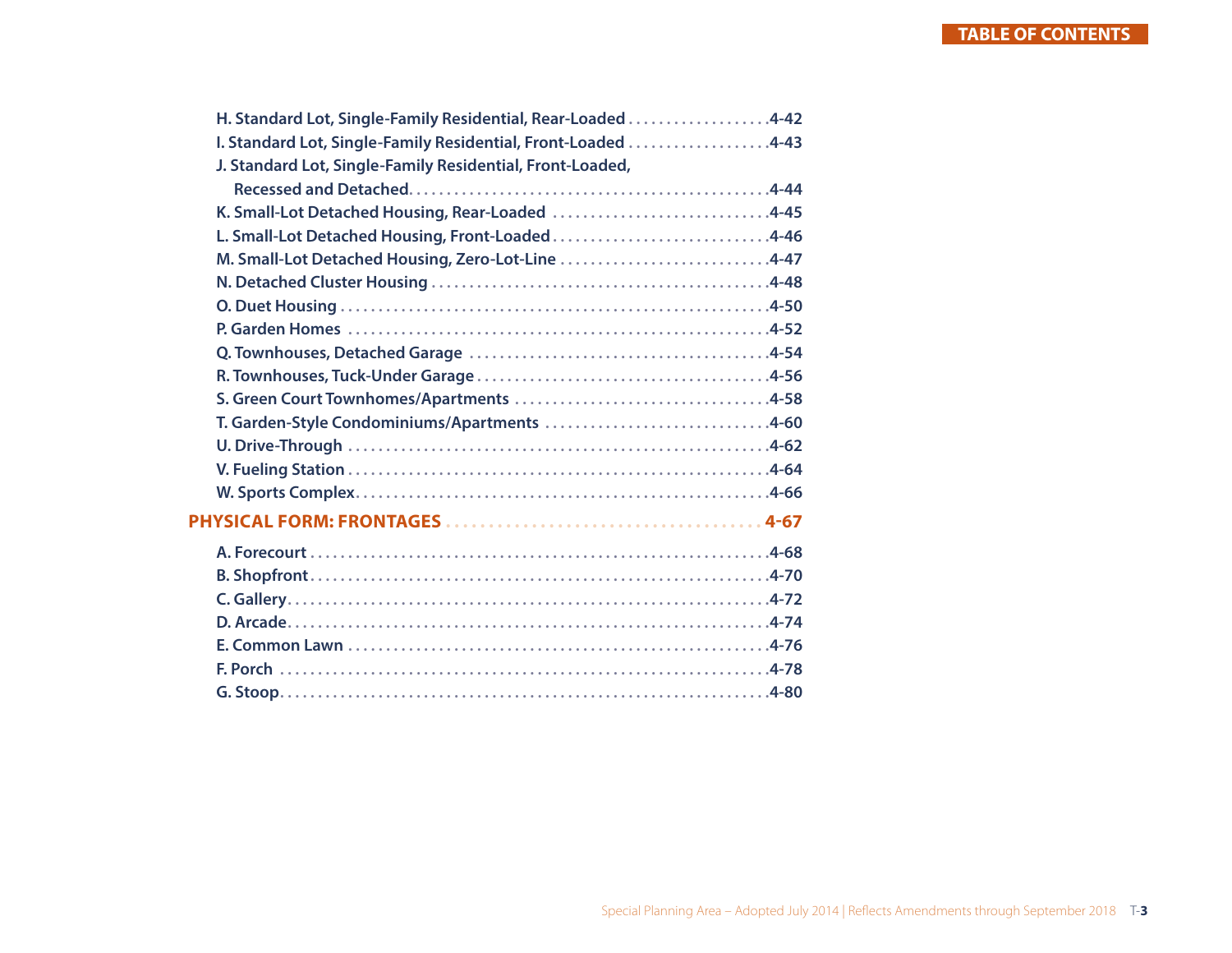| PHYSICAL FORM: COMMUNITY SPACES  4-84           |  |
|-------------------------------------------------|--|
|                                                 |  |
| B. Major Drainage Channel (Shed C Channel) 4-88 |  |
|                                                 |  |
|                                                 |  |
|                                                 |  |
|                                                 |  |
|                                                 |  |
|                                                 |  |
|                                                 |  |
|                                                 |  |
|                                                 |  |
|                                                 |  |
|                                                 |  |
|                                                 |  |
|                                                 |  |
|                                                 |  |
|                                                 |  |
|                                                 |  |

## 5. DESIGN PROTOCOL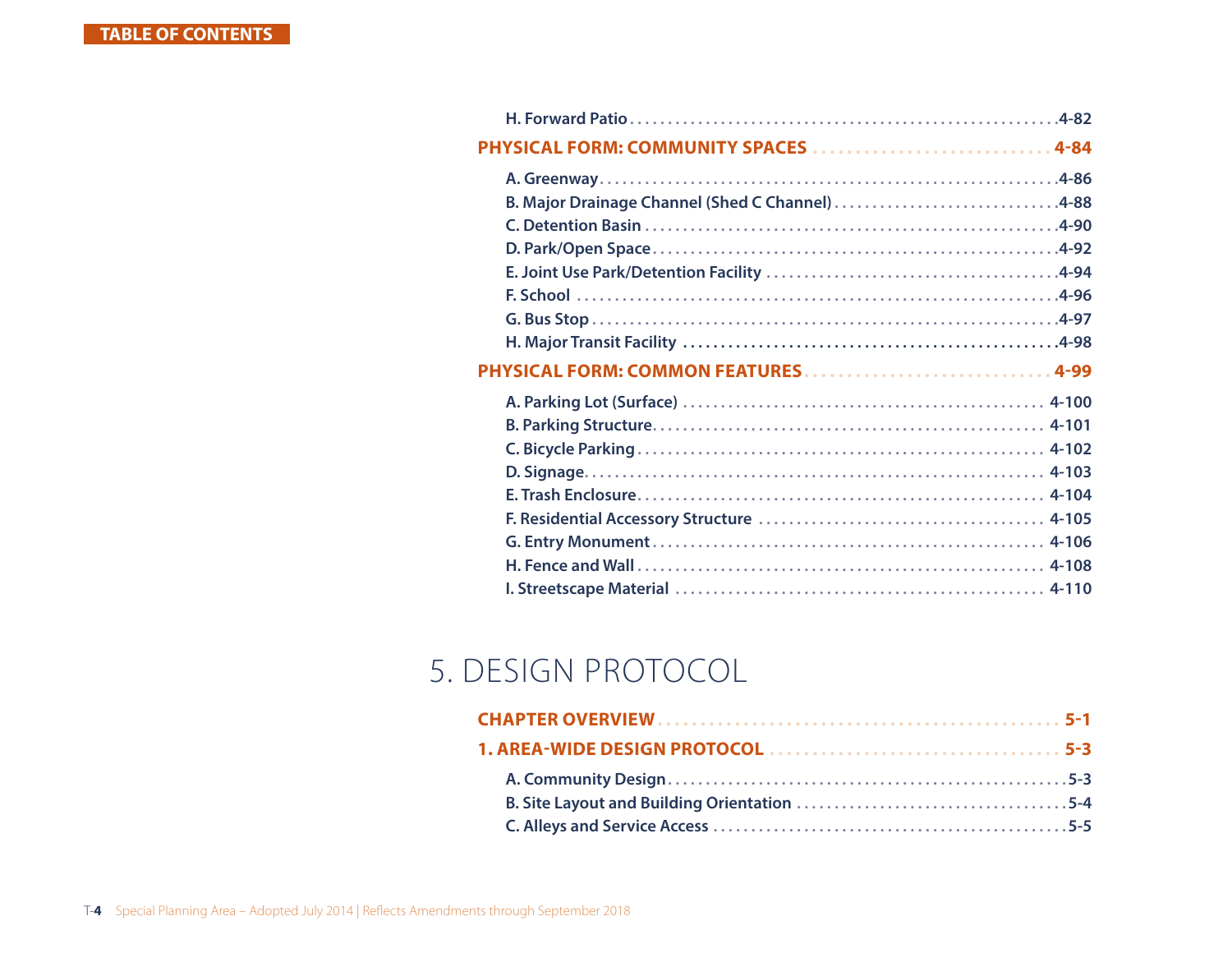| F. Sustainable Site and Building Design Elements5-8 |
|-----------------------------------------------------|
| G. Stormwater Management and Water Efficiency 5-10  |
| PRIVATE REALM DESIGN PROTOCOL 5-11                  |
|                                                     |
|                                                     |
|                                                     |
|                                                     |
|                                                     |
|                                                     |
|                                                     |
|                                                     |
|                                                     |
|                                                     |
|                                                     |

### 6. GLOSSARY